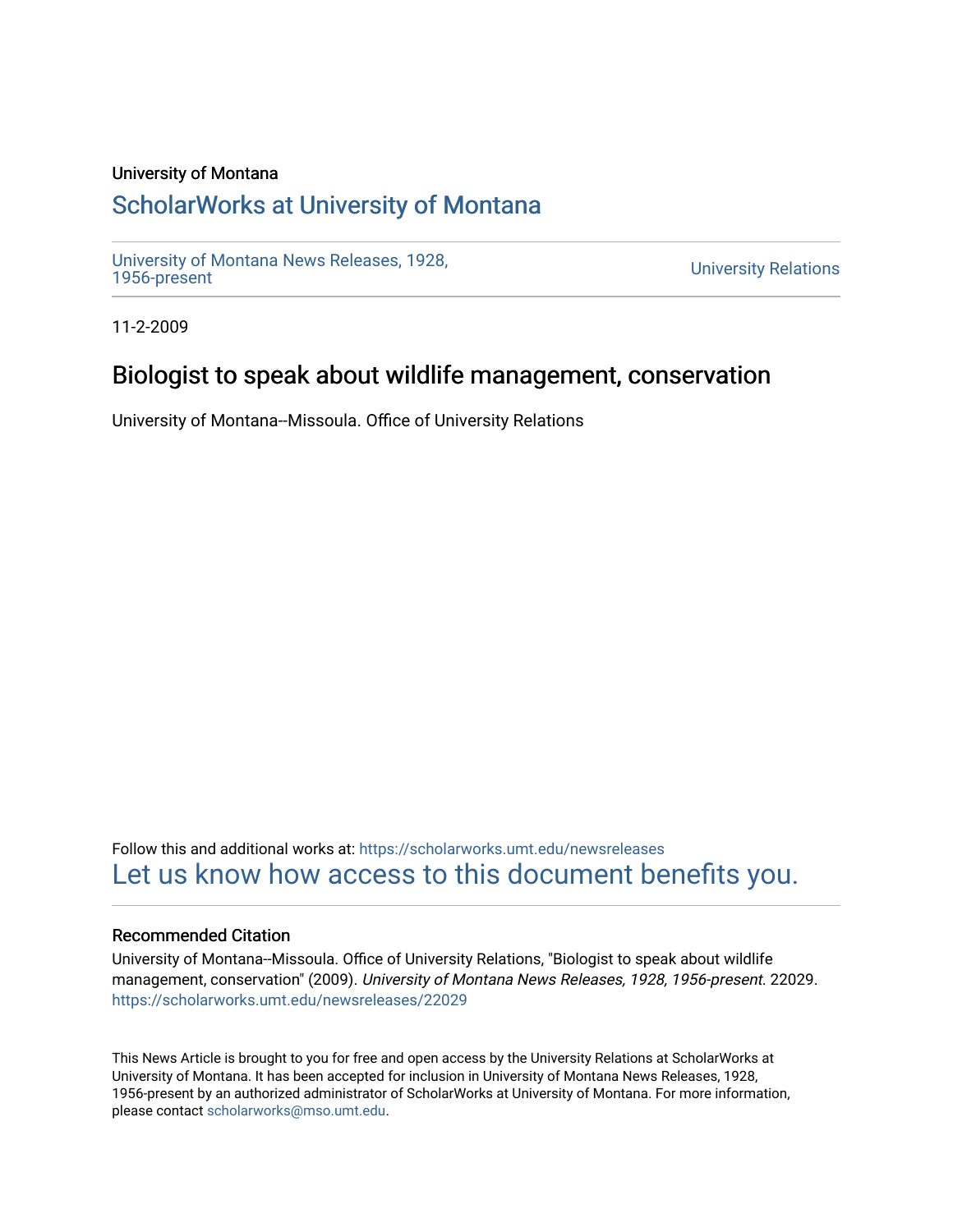

UNIVERSITY RELATIONS • MISSOULA, MT 59812 • 406.243.2522 • FAX: 406.243.4520

## <u>'S RELEA</u>

Nov. 2, 2009

**Contact:** Lanell Curry or Kyra Cardella, UM Provost's Office, 406-243-4689, [lanell.curry@umontana.edu,](mailto:lanell.curry@umontana.edu) [kyra.cardella@umontana.edu.](mailto:kyra.cardella@umontana.edu)

# **BIOLOGIST TO SPEAK ABOUT WILDLIFE MANAGEMENT, CONSERVATION MISSOULA —**

University of Montana wildlife biology Professor L. Scott Mills will give the final installment of the 2009 Provost's Distinguished Faculty Lecture Series at UM on Tuesday, Nov. 10.

Mills, who teaches in UM 's College of Forestry and Conservation, is an award-winning educator whose research across scientific disciplines has led to key advances in applying ecological science to international wildlife management and conservation.

He will present "Wildlife Biology in a Changing World" at 6 p.m. in the University Center North Ballroom. The event is free and open to the public.

Mills will discuss how the latest advances in mathematics and molecular biology, combined with traditional field work, are helping scientists answer questions such as: What will happen when snowshoe hares change into their winter white coats, but there is no snow? How can we count elusive lynx or leopards as they move unseen through remote mountain passes? What lessons can animals in U.S. national parks teach us about studying wildlife in a Himalayan country?

Mills is a 2009 Guggenheim Fellow and was a contributing author to the North America section of the Nobel Prize-winning report from the 2007 International Panel on Climate Change.